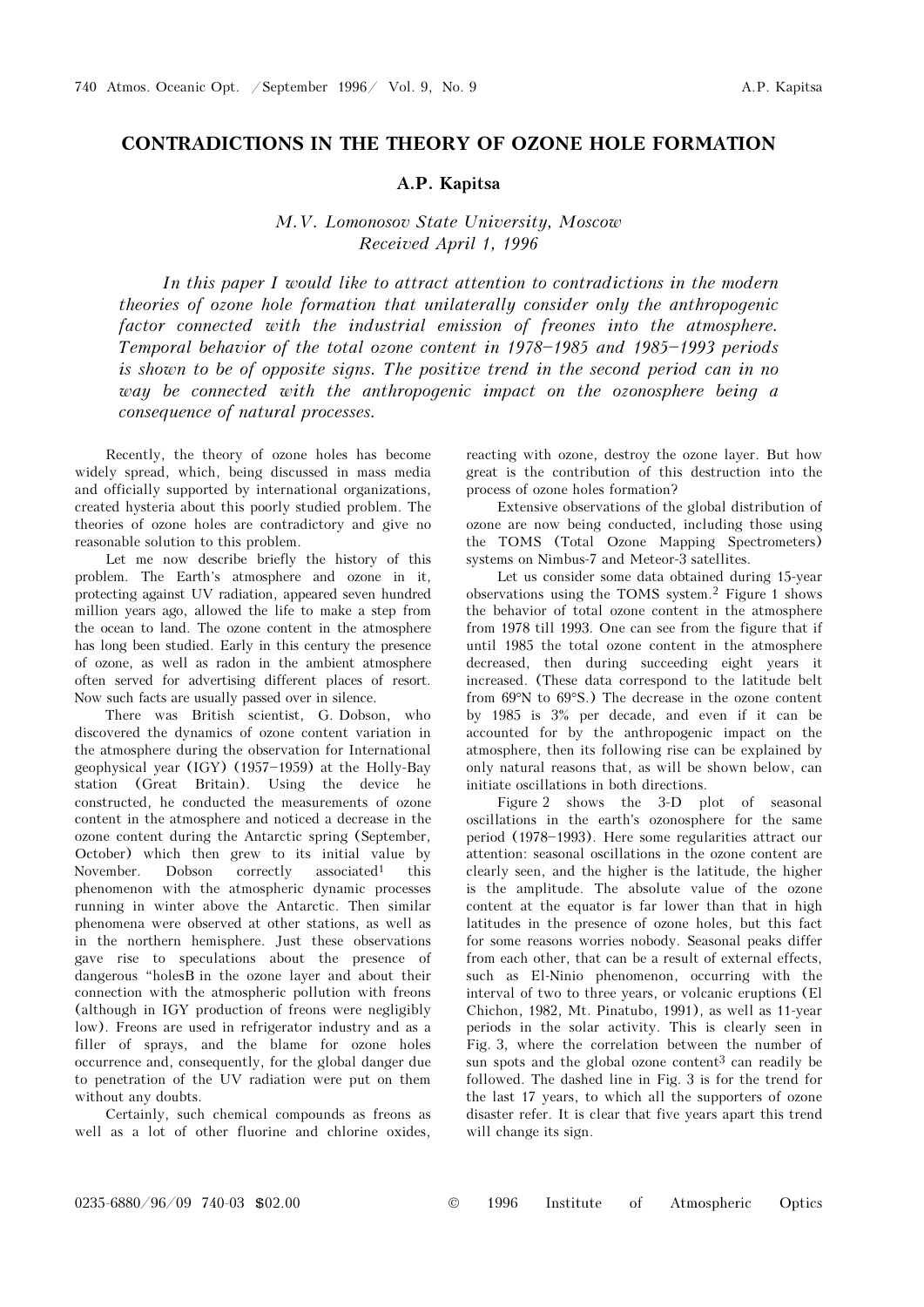



FIG. 2. The 3-D plot of ozone distribution in space and time from the TOMS system data.<sup>2</sup>



FIG. 3. The relation between the total ozone content (1) measured from the ground and the sunspot number  $(2)$  reflecting the cycles of solar activity.<sup>3</sup>

Many other natural reasons for oscillation of the ozone content in the atmosphere can be listed. In this context, it should be noted that the total ozone content varies within  $2-3\%$ . The point is that the occurrence of local and seasonal holes is often debated, in which the ozone content varies by several tens per cent. The most well-known is the Antarctic hole discovered by Dobson even before the problem of freon emissions into the atmosphere has arisen. Similar holes were then discovered in the northern hemisphere, but they were several times smaller than the Antarctic one and also had a temporary character.

Many authors note the connection of such holes with dynamic processes in the atmosphere, whose role is far greater than any chemical pollution of the atmosphere due to human activity. $4-6$  Unfortunately, the mass media presents only one point of view, fully ignoring any doubts in the unambiguous character of the theory of chemical destruction of the ozone layer.

The intergovernmental agreements on prohibition of freon production concluded in Rio de Janeiro were based on the document prepared by the group of experts. This document in some mysterious way lost the part devoted to the influence of natural factors on the ozone layer variations. This part was prepared by supporters of the theory of natural reasons for ozone layer variation and accompanied the main report about the meeting of Interstate Group of Specialists on Climate Changes at the UN, which took place at the same time in Rio de Janeiro in 1992 (Ref. 4). This distorted document was then widely cited and republished in the mass media.

Working with the complex ecological problems, I would like to attract the attention of specialists to the point that unilateral consideration of influence of chemical agents on the dynamics of ozone layer is incorrect. Facts indicate that the natural reasons may be the main factor of ozone holes formation. Moreover, the danger of ozone holes to mankind is greatly overestimated, and the great expenses on the industry reconstruction, which will be put onto ordinary people,